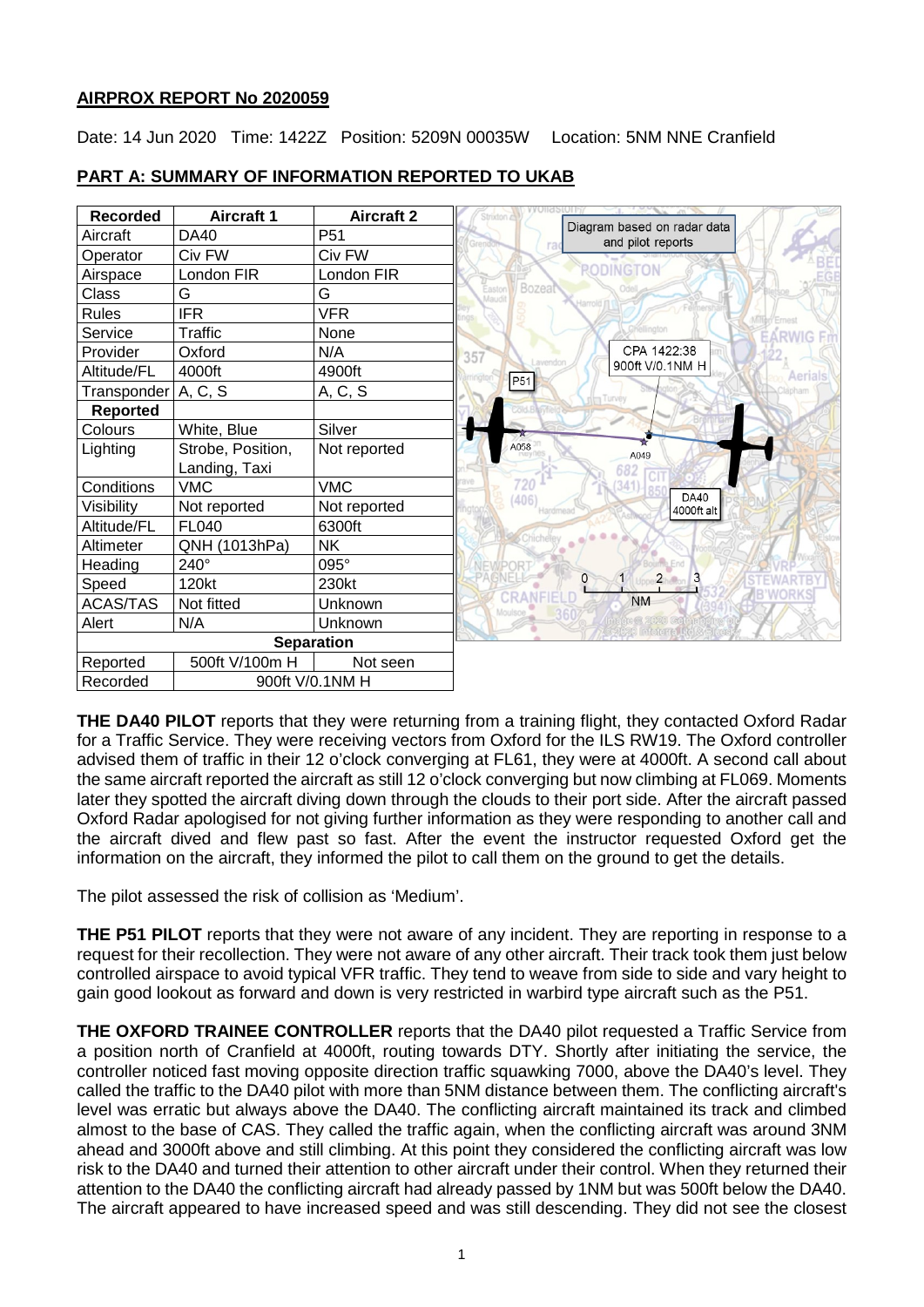point of approach. they called the traffic for a third time, this time retrospectively, and asked the DA40 pilot if they had seen the traffic, the DA40 pilot replied that they did. They checked the Mode S aircraft identification feature of the conflicting aircraft in case it was required for an incident report [C/S supplied]. The OJTI informed the trainee that they were watching the situation at the closest point of approach, the vertical distance between the aircraft on crossing was around 1000ft, therefore they did not consider this a reportable incident. The trainee followed the OJTI's guidance as their mentor and did not submit any report until requested.

**THE OXFORD OJTI CONTROLLER** reports that they were closely monitoring the traffic situation. Traffic Information was initially passed by the trainee in good time and subsequently updated as appropriate. The trainee was talking to another aircraft when the two aircraft passed there was 1000ft between them and they were continuing in opposite directions. The OJTI did not believe that there was any conflict and did not think any further actions were necessary.

The controller perceived the severity of the incident as 'None'.

## **Factual Background**

The weather at Cranfield was recorded as follows:

METAR EGTC 141350Z 18005KT 110V220 9999 BKN045 22/11 Q1014

## **Analysis and Investigation**

## **CAA ATSI**

At 1419:58 the pilot of the DA40 called Oxford Radar requesting a Traffic Service (Figure 1).



Figure 1: 1419:58 (a/c 16.5NM apart)

The trainee controller responded, asking the DA40 pilot to pass their details, and at 1420:32 issued a squawk and asked them to report their position. At 1420:45 the controller identified the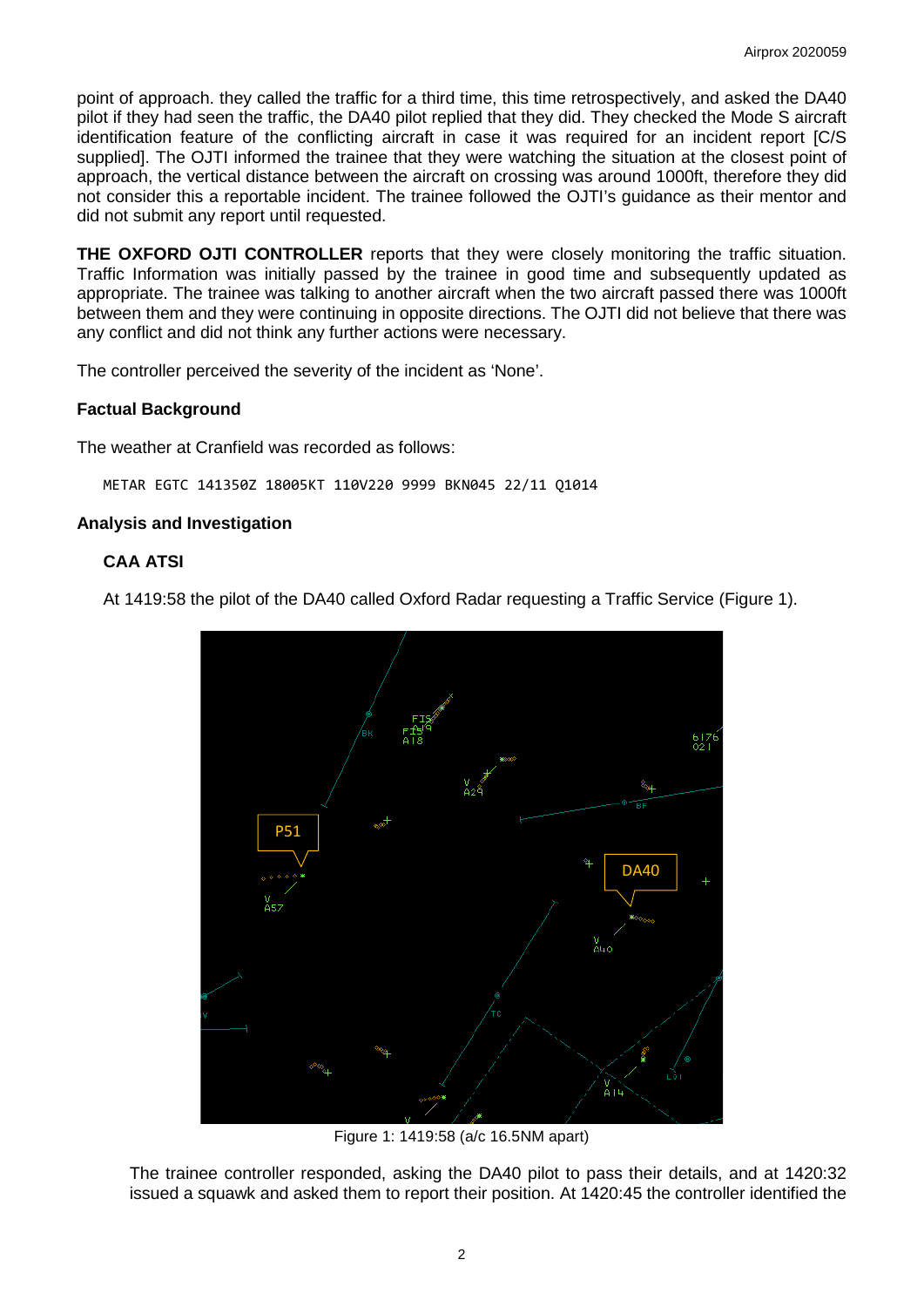DA40 and confirmed the Traffic Service but advised that there would be reduced Traffic Information due to [their proximity to] the base of radar cover. (Figure 2).



Figure 2: 1420:45 (a/c 11.8NM apart)

At 1421:02 the controller advised the DA40 pilot of "*traffic 12 o'clock 8 miles opposite direction, fast moving indicating altitude, correction, flight level 62 and descending*" which was acknowledged by the pilot (Figure 3).



Figure 3: 1421:02 (a/c 10.7NM apart)

At 1421:50 the pilot of the DA40 requested an update on the traffic, and was given, at 1421:58, *"traffic now in your left half-past eleven opposite direction fast moving and flight level 69 climbing"*  (Figure 4).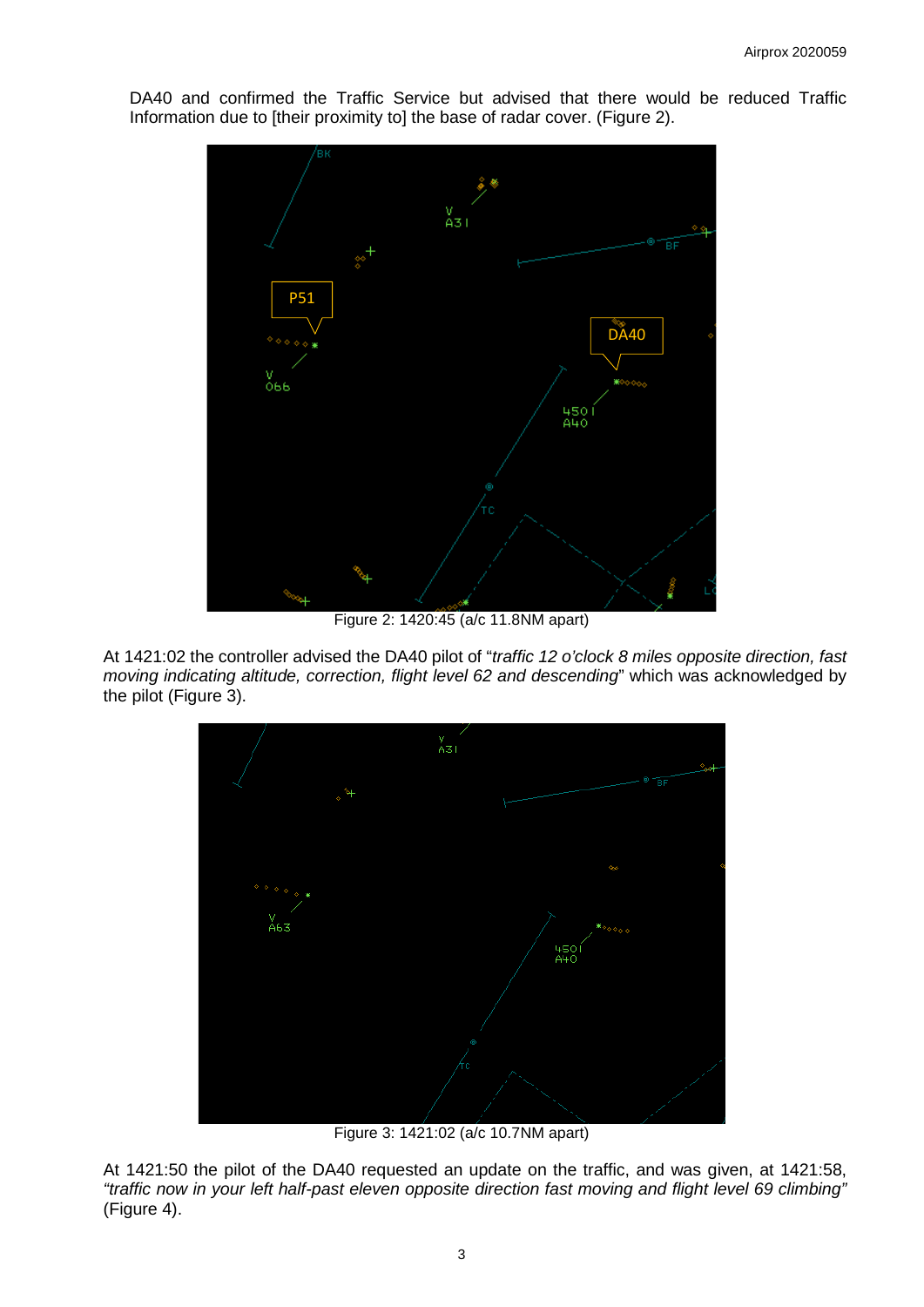

Figure 4: 1421:58

Between 1421:15 and 1422:40, the Oxford controller dealt with other aircraft calls. During this period, at 1422:15, the P51 was seen to commence a rapid descent with a subsequent significant increase in the aircraft's groundspeed from 1422:25 (Figure 5).



Figure 5: 1422:30 (P51 ground speed 283kts)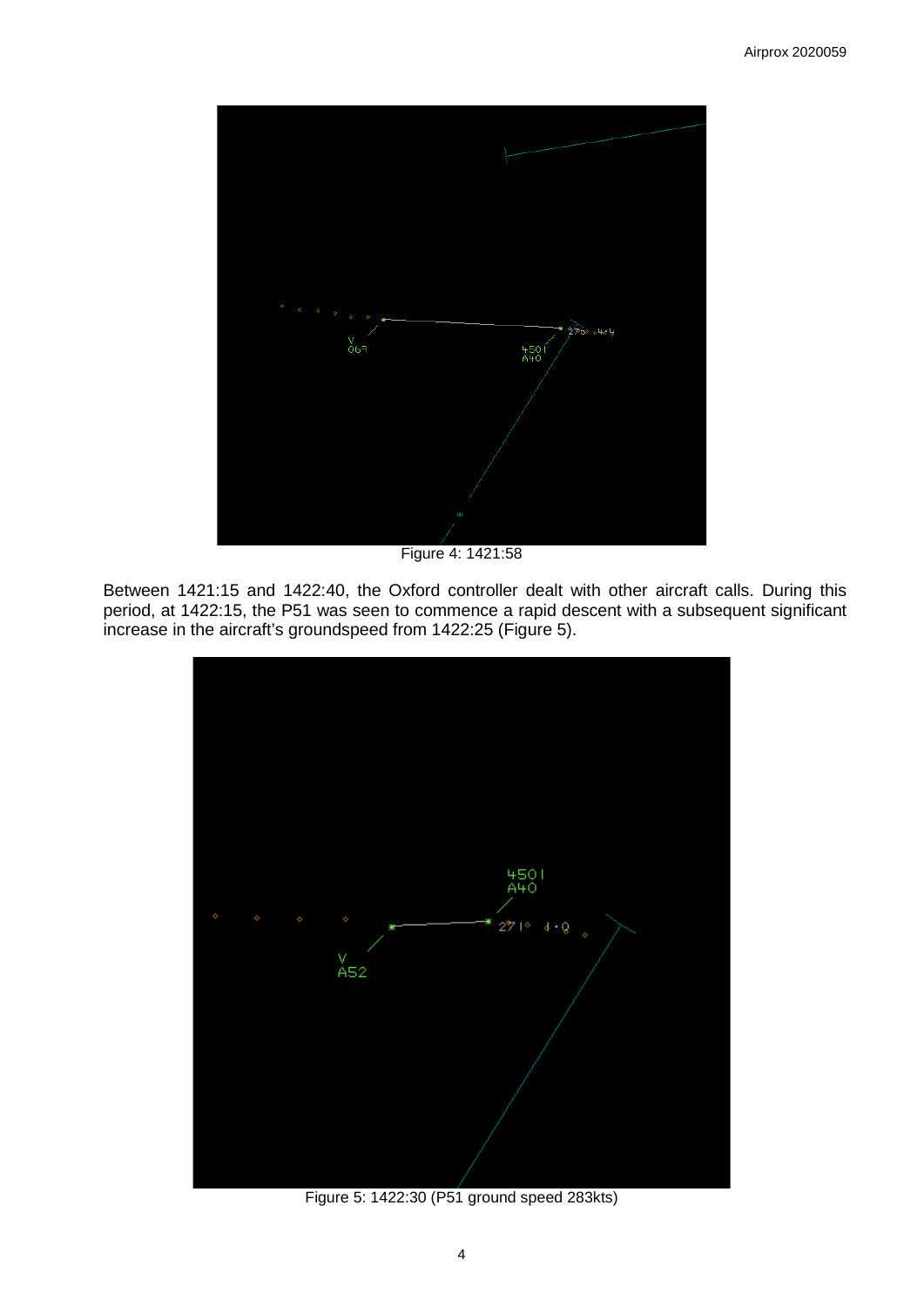Due to the sweep rate of the area radar, CPA was estimated to have taken place between 1422:35 and 1422:41 (Figures 6 & 7).



Figure 6: 1422:35 (P51 ground speed 283kts)



Figure 7: 1422:41 (P51 ground speed 292kts)

The Oxford controller continued to take other aircraft calls and did not return to the DA40 until 1423:38: "*Apologies. Not sure if you did see that opposite direction traffic, but it descended from FL70 and er straight through you level within seconds*." The DA40 pilot replied; "*yeah we saw him*. *It was down our left-hand side. Single turbo prop by the looks of it, but we couldn't identify it*." No official reference to an Airprox was made on the RTF. The DA40 was subsequently vectored for an approach to land at Oxford.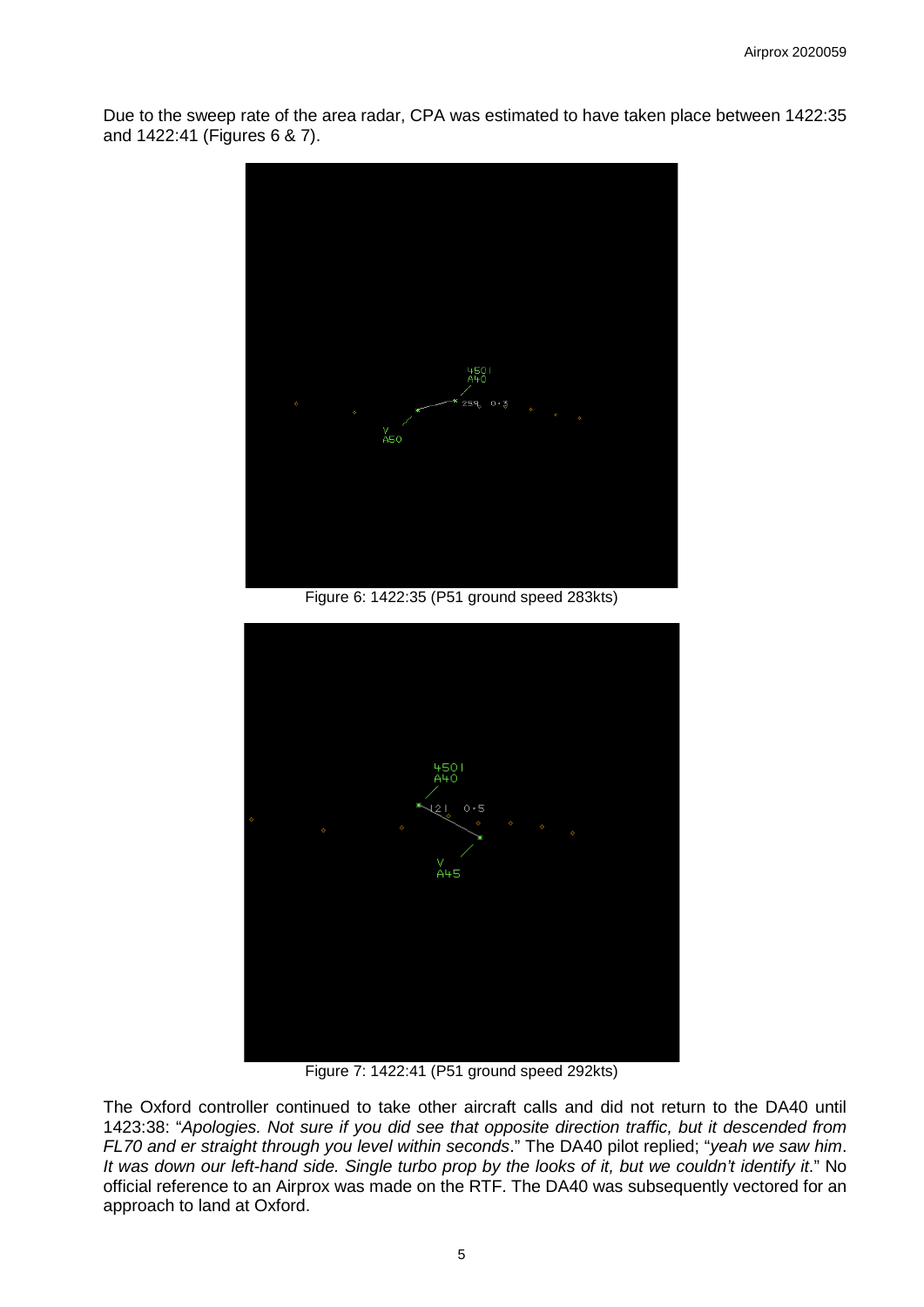The pilot of the DA40 in their written report stated that 'a second call about the same aircraft came saying he was still 12 o'clock converging but now climbing and was at FL69. Moments later they spotted the aircraft diving down through the clouds to their port side and ATC didn't have time to advise them of this from how quick they descended and went past.' (sic).

The pilot of the P51 reported that they were unaware of the Airprox and did not recall seeing the DA40.

The Oxford trainee controller, who was being monitored by an OJTI, recalled passing Traffic Information on the P51 to the DA40 pilot, but due to their respective levels, did not consider there to be a conflict. The next time they turned their attention back to the DA40, the P51 had passed, 'by 1NM but 500ft below.' The trainee reported that their OJTI had been watching the situation, and at the time the aircraft crossed, there was still 1000ft between them.

The OJTI reported that they were 'closely monitoring the traffic situation' and that when the two aircraft passed, there was 1000ft between them, and didn't think that there was any conflict.

Traffic information on the P51 was passed to the DA40 pilot within seconds of the DA40 having been identified, and subsequently updated at the request of the pilot. Likely due to the original climb by the P51, the controller had clearly decided there was a minimal threat of confliction. At the time the P51 pilot then commenced a descent, the trainee controller was dealing with other aircraft calls, including one aircraft's request for a vectored approach at Oxford involving a change of air traffic service. Due to the rapid nature of the P51's descent, combined with an increase in the aircraft's speed, there would have been little opportunity for the controller to pass further timely traffic information had they been focussed on that part of the radar screen.

The Airprox took place in Class G airspace, where ultimately, regardless of the type of ATS being provided, both pilots are responsible for their own collision avoidance.

## **Oxford Investigation Report**

There was a review of the RTF recordings and radar display. Both controllers were interviewed. The controllers were a trainee radar controller approaching the end of their training and a highly experienced OJTI. Traffic Information was passed to the DA40 pilot on the P51 twice whilst it was 2000ft above the level of the DA40. Both pieces of Traffic Information were timely and relevant. An aircraft called for service and its call blocked the RTF at the same time as the P51 started a rapid descent toward the DA40. There was no unused RTF time to pass an additional warning and the P51 passed south and slightly above the level of the DA40.

Findings and observations:

- Providence, in that the P51 started a rapid descent in conjunction with the RTF being blocked by an aircraft calling for service.
- Traffic Information had already been passed twice but for a level 2000ft above the DA40. The startle factor may have caused the DA40 pilot to believe the P51 was closer than it actually was.

ATS recommendations:

• None, routine encounter in Class G airspace with timely Traffic Information passed. Contributory factor:

• Unexpected manoeuvres (high rate of descent) from the P51 pilot.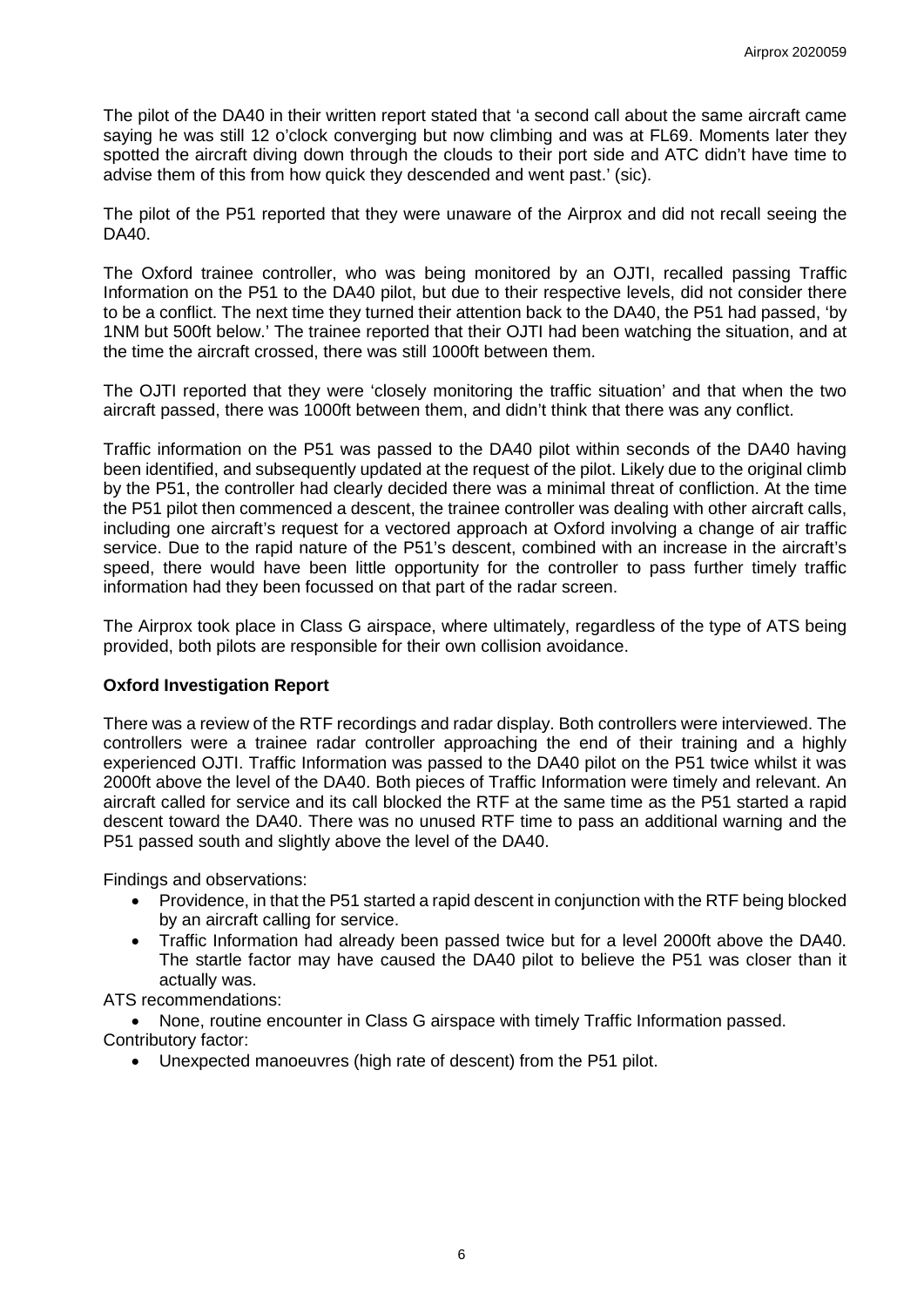## **UKAB Secretariat**

The DA40 and P51 pilots shared an equal responsibility for collision avoidance and not to operate in such proximity to other aircraft as to create a collision hazard. [1](#page-6-0) If the incident geometry is considered as head-on or nearly so then both pilots were required to turn to the right.<sup>[2](#page-6-1)</sup>

#### **Summary**

An Airprox was reported when a DA40 and a P51 flew into proximity 5NM NNE of Cranfield airport at 1422Z on Sunday 14<sup>th</sup> June 2020. The DA40 pilot was operating under IFR in VMC and in receipt of a Traffic Service from Oxford Radar, the P51 pilot was operating under VFR in VMC and not in receipt of a service.

## **PART B: SUMMARY OF THE BOARD'S DISCUSSIONS**

Information available consisted of reports from both pilots, radar photographs/video recordings and reports from the air traffic controller involved. Relevant contributory factors mentioned during the Board's discussions are highlighted within the text in bold, with the numbers referring to the Contributory Factors table displayed in Part C.

The Board began by looking at the actions of the P51 pilot. Members opined that the pilot could have provided better situational awareness to others if they had used the 7004 squawk to demonstrate that they would be carrying out non-standard manoeuvres and an unpredictable flight profile. The radar replay showed that the P51 had a ground speed of 290kts at CPA. With a slack wind this meant that the P51 pilot would have been flying above 250kts IAS below 10,000ft AMSL. With this being the case, the P51 pilot should have been in receipt of a surveillance-based Air Traffic Service to fulfil the regulations. Members wondered why they had not requested this type of service with an appropriate agency or ensured that the they kept the speed below 250kts IAS (**CF2 & 3**). As the P51 pilot was not in receipt of any type of Air Traffic Service they had no facility to increase their situational awareness regarding the DA40, neither did they see it at any point (**CF4 & 5**).

Turning to the actions of the DA40 pilot, they had received Traffic Information from the Oxford controller when the P51 was higher than them. Subsequently the P51 pilot carried out a rapid descent and appeared suddenly out of the cloud startling the DA40 crew. The unexpected appearance of the P51 did not allow time for the DA40 pilot to react (**CF6**). It was observed by members that, with a cloud base of about 4500ft, the P51 pilot would have descended through the cloud base (Broken at 4500 as reported by the DA40 pilot). The DA40 pilot did not receive updated Traffic Information from the Oxford controller because of the high speed and rapid change in altitude of the P51 (**CF4**).

The Board then looked at the actions of the Oxford controller, they had passed Traffic Information to the DA40 pilot when the P51 was above the DA40. The sudden change in altitude of the P51, coupled with another aircraft calling the controller and blocking the frequency (**CF1**), prevented the controller from passing updated Traffic Information to the DA40 pilot. The controller was under instruction and, although the controller's attention had been diverted by another aircraft, the OJTI had maintained oversight by continuously monitoring the separation of the DA40 and P51.

The Board then considered the risk. The Board agreed that the separation of 900ft vertically and 0.1NM laterally meant that the aircraft were separated with no risk of collision, but the actions of the P51 pilot had resulted in a situation that reduced the safety margins where safety was degraded, a risk Category C.

 $\overline{\phantom{a}}$ 

<span id="page-6-0"></span><sup>1</sup> SERA.3205 Proximity.

<span id="page-6-1"></span><sup>2</sup> SERA.3210 Right-of-way (c)(1) Approaching head-on.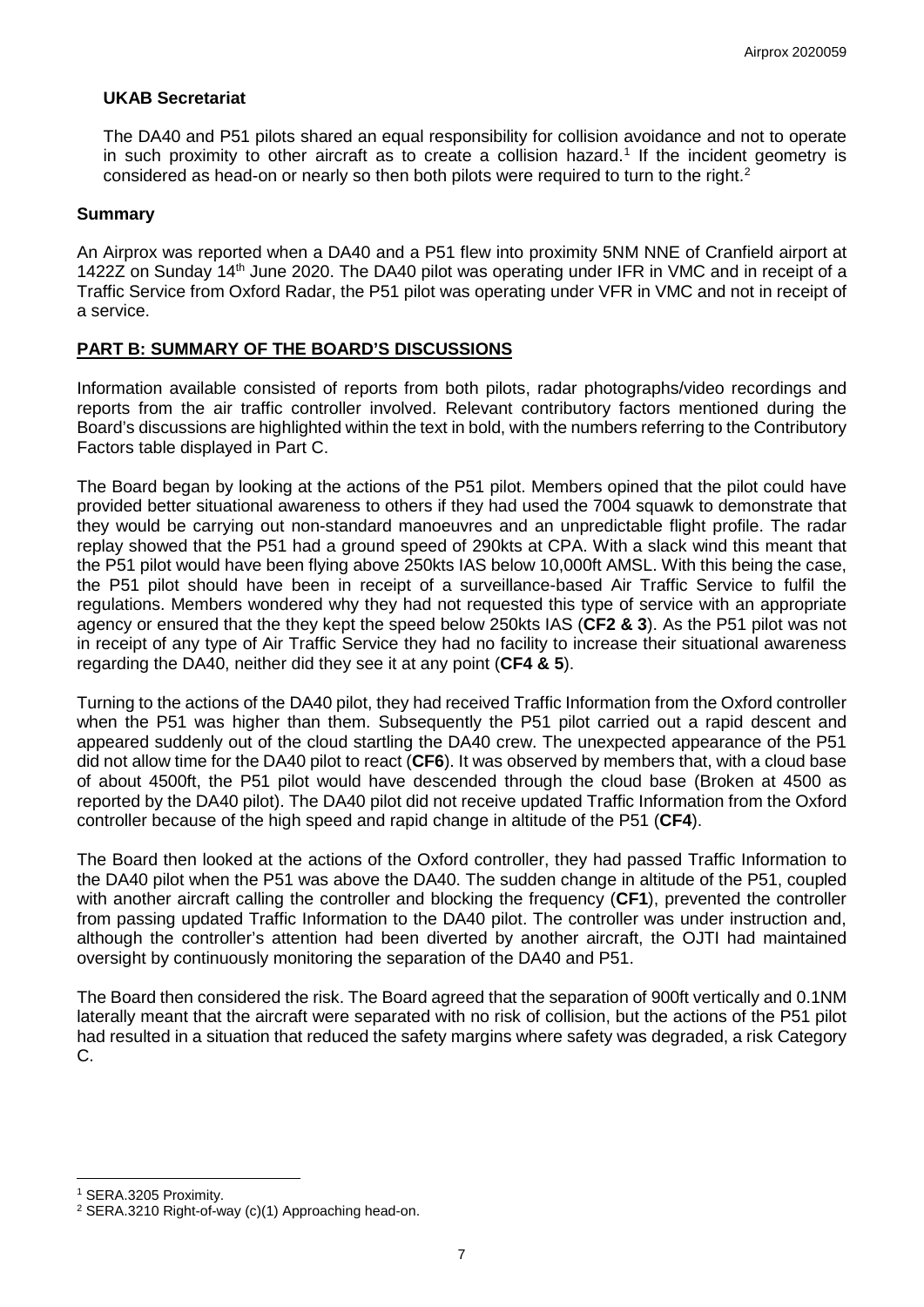# **PART C: ASSESSMENT OF CONTRIBUTORY FACTOR(S) AND RISK**

## Contributory Factor(s):

|           | 2020059                                                        |                                                       |                                                                     |  |  |
|-----------|----------------------------------------------------------------|-------------------------------------------------------|---------------------------------------------------------------------|--|--|
| <b>CF</b> | Factor                                                         | <b>Description</b>                                    | Amplification                                                       |  |  |
|           | <b>Ground Elements</b>                                         |                                                       |                                                                     |  |  |
|           | • Situational Awareness and Action                             |                                                       |                                                                     |  |  |
| 1         | Contextual                                                     | • Air/ Ground Radio Transmission Blocked/<br>Garbled  |                                                                     |  |  |
|           | <b>Flight Elements</b>                                         |                                                       |                                                                     |  |  |
|           | • Regulations, Processes, Procedures and Compliance            |                                                       |                                                                     |  |  |
| 2         | <b>Human Factors</b>                                           | • Flight Operations Documentation and<br>Publications | Regulations and/or procedures not fully complied with               |  |  |
|           | <b>• Tactical Planning and Execution</b>                       |                                                       |                                                                     |  |  |
| 3         | <b>Human Factors</b>                                           | • Communications by Flight Crew with ANS              | Appropriate ATS not requested by pilot                              |  |  |
|           | • Situational Awareness of the Conflicting Aircraft and Action |                                                       |                                                                     |  |  |
| 4         | Contextual                                                     | • Situational Awareness and Sensory Events            | Pilot had no, late or only generic, Situational Awareness           |  |  |
|           | • See and Avoid                                                |                                                       |                                                                     |  |  |
| 5         | <b>Human Factors</b>                                           | • Monitoring of Other Aircraft                        | Non-sighting or effectively a non-sighting by one or both<br>pilots |  |  |
| 6         | <b>Human Factors</b>                                           | • Perception of Visual Information                    | Pilot was concerned by the proximity of the other aircraft          |  |  |

#### Degree of Risk: C.

#### Safety Barrier Assessment<sup>[3](#page-7-0)</sup>

In assessing the effectiveness of the safety barriers associated with this incident, the Board concluded that the key factors had been that:

#### **Ground Elements:**

**Situational Awareness of the Confliction and Action** were assessed as **partially effective** because the controller could not pass updated Traffic Information due to another aircraft transmitting on the frequency.

#### **Flight Elements:**

 $\overline{\phantom{a}}$ 

**Regulations, Processes, Procedures and Compliance** were assessed as **partially effective** because the P51 pilot was operating in Class G airspace above 250kts without an Air Traffic Service.

**Tactical Planning and Execution** was assessed as **ineffective** because the P51 pilot did not request an appropriate Air Traffic Service in accordance with his flight profile or squawk 7004 to indicate to local Air Traffic Control agencies their unpredictable flight profile.

**Situational Awareness of the Conflicting Aircraft and Action** were assessed as **partially effective** because the P51 pilot had no knowledge of the DA40, and the DA40 pilot did not receive updated Traffic Information when the P51 rapidly descended.

<span id="page-7-0"></span><sup>&</sup>lt;sup>3</sup> The UK Airprox Board scheme for assessing the Availability, Functionality and Effectiveness of safety barriers can be found on the [UKAB Website.](http://www.airproxboard.org.uk/Learn-more/Airprox-Barrier-Assessment/)